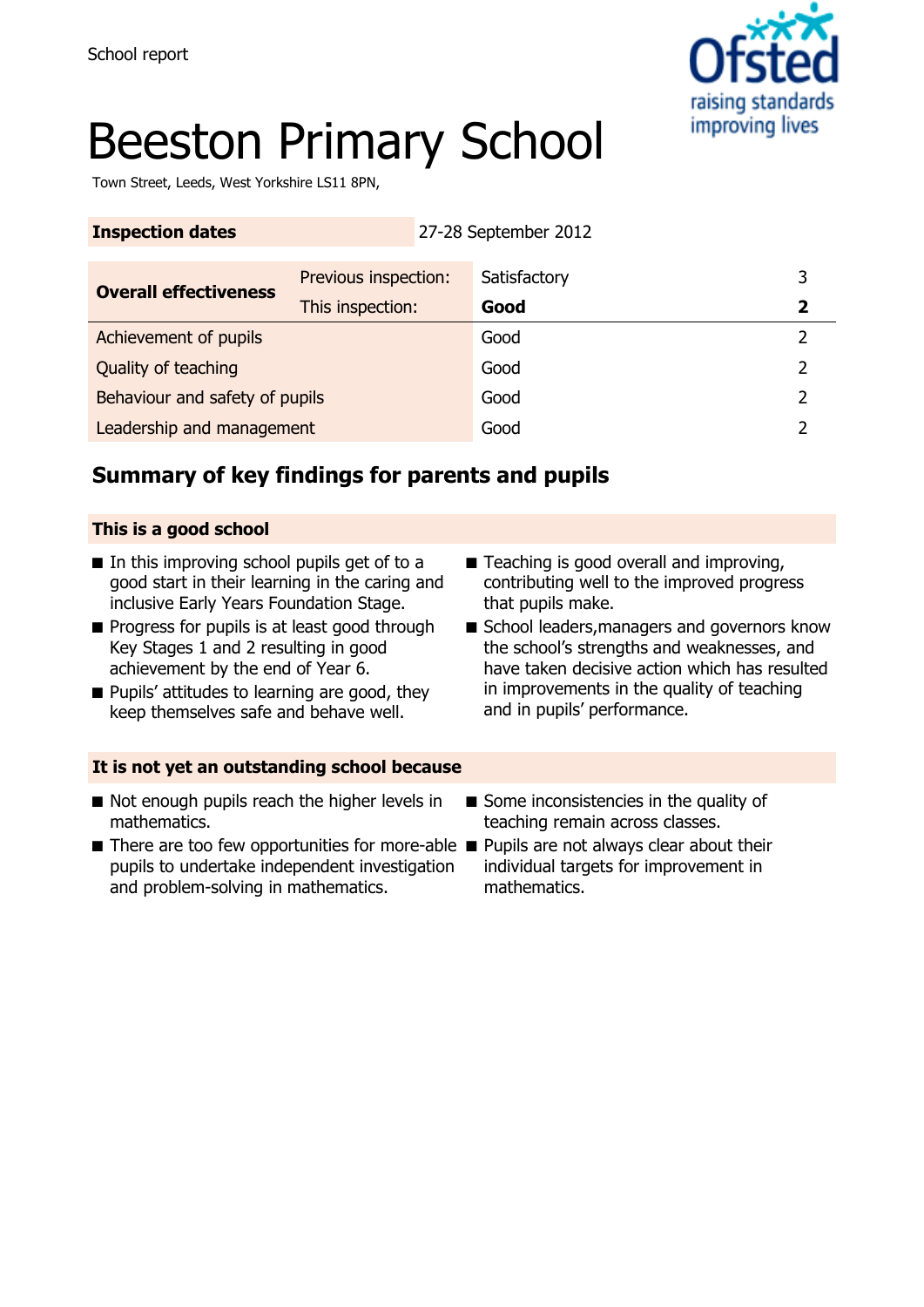### **Information about this inspection**

- Inspectors observed 19 lessons. They also listened to pupils reading and scrutinised pupils' work.
- They held meetings with pupils, staff, members of the governing body and a representative of the local authority.
- They observed the school's work and looked at documents relating to safeguarding, pupils' progress and attainment and the way in which the school evaluates its own performance.
- Inspectors took account of three responses to the on-line questionnaire (Parent View) and the school's own parental survey.

### **Inspection team**

| Mike Hewlett, Lead inspector | <b>Additional inspector</b> |
|------------------------------|-----------------------------|
| <b>Steve Rigby</b>           | <b>Additional inspector</b> |
| <b>Chris Maloney</b>         | <b>Additional inspector</b> |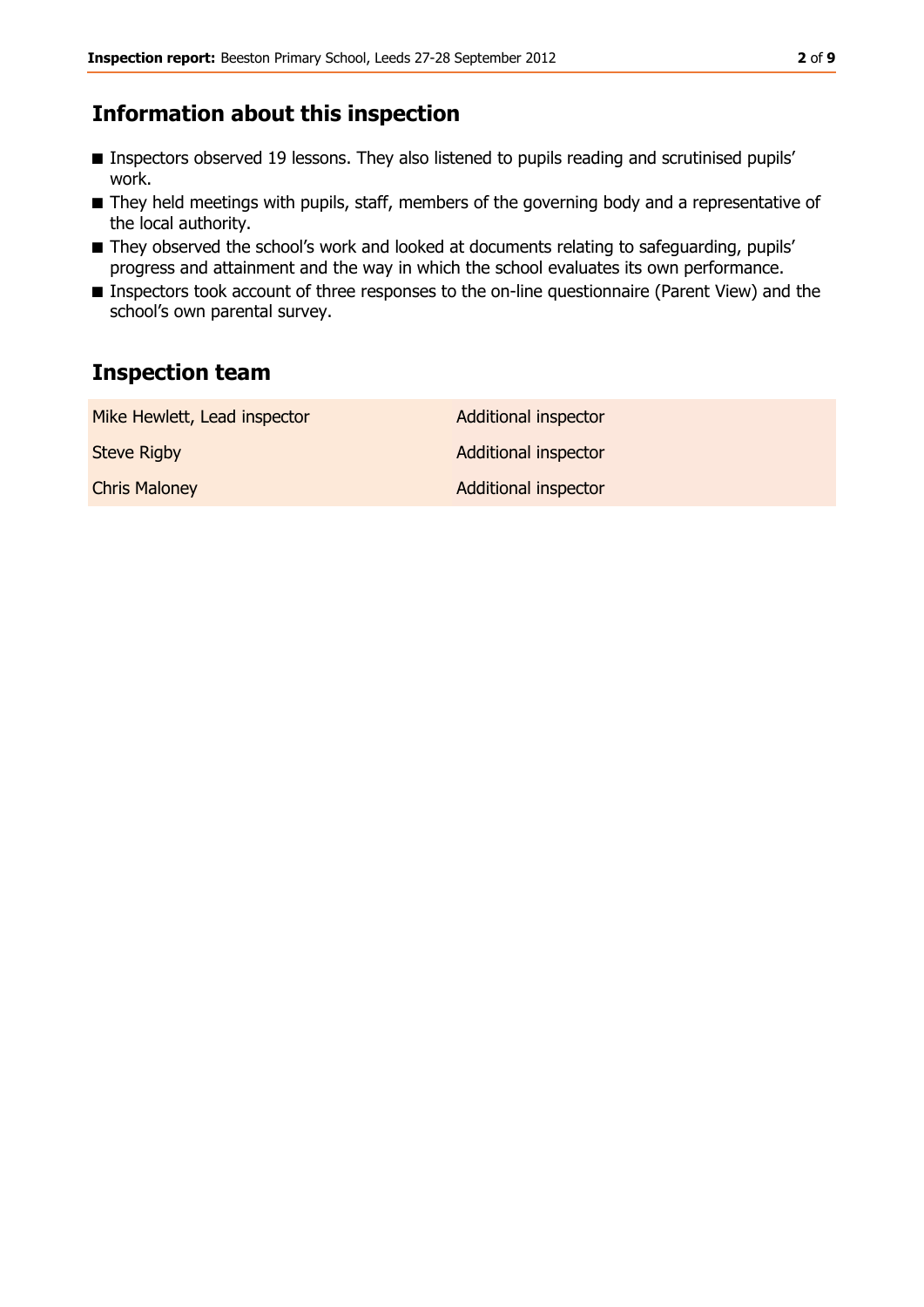# **Full report**

# **Information about this school**

- This is a larger than average-sized primary school.
- The proportion of pupils known to be eligible for the pupil premium is average.
- The percentage of pupils who speak English as an additional language is average.
- The proportion of pupils supported at school action is below average while the proportion supported at school action plus or with a statement of special educational needs is above average.
- The school joined the South Leeds Learning Trust in September 2012.
- There is an after-school cub which is not managed by the school's governing body.
- The school meets the government floor standard which sets the minimum expectations for pupils' attainment and progress.

# **What does the school need to do to improve further?**

- Improve the proportion of pupils attaining the higher levels in mathematics by:
	- promoting sufficient challenge and providing more opportunities for independent learning and investigation for the more-able pupils
	- making sure that all pupils are aware of their targets and know precisely what they need to do to reach them.
- Raise the quality of teaching so that it is consistently good or better by:
	- ensuring that activities planned closely match the needs and interests of all learners
	- make sure that all lessons move at a brisk pace and that no time is wasted  $\equiv$
	- providing good levels of challenge for all pupils in lessons.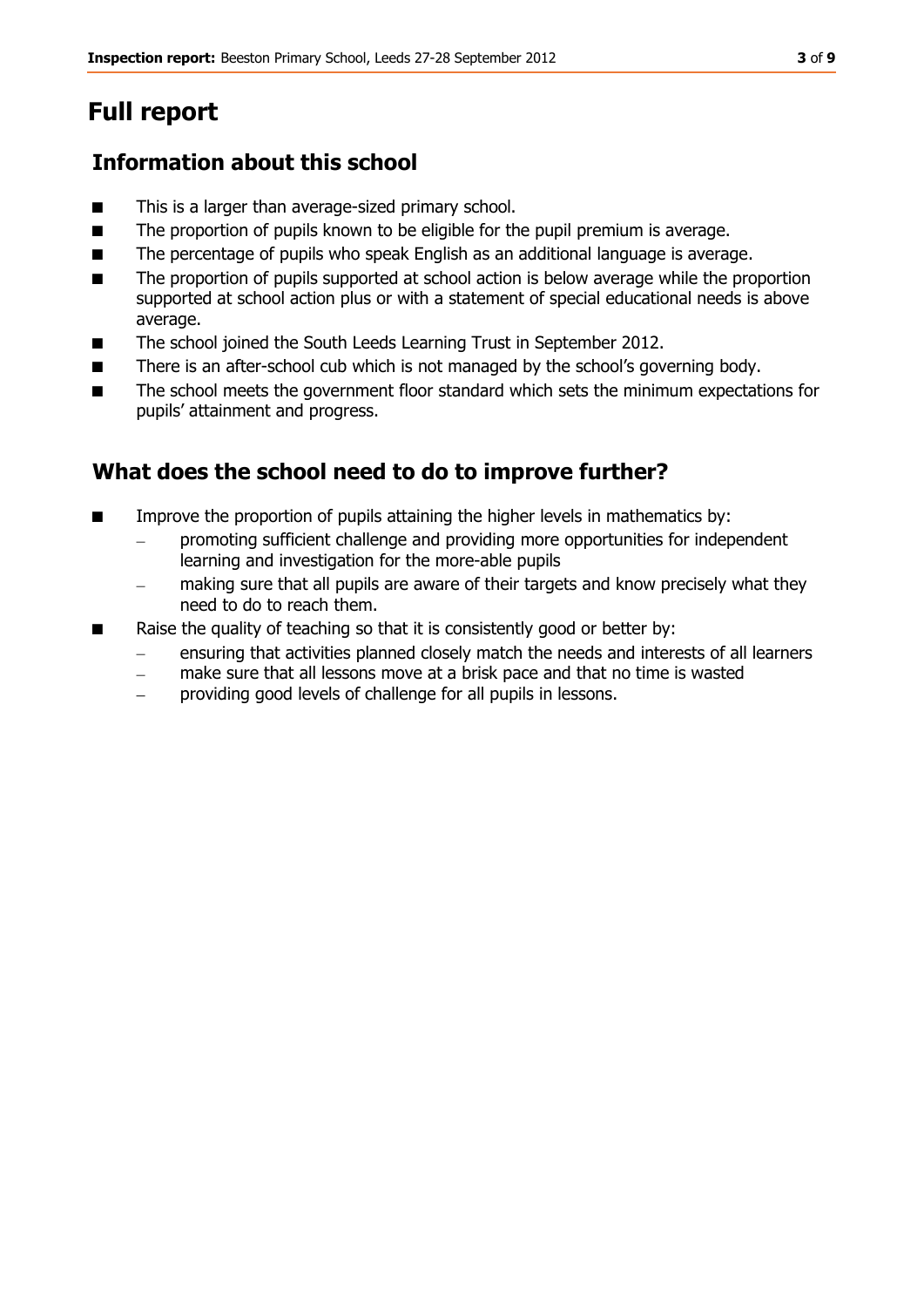# **Inspection judgements**

#### **The achievement of pupils is good**

- Children enter the Early Years Foundation Stage with skills which are low in relation to the expectations for their age. They make at least good progress, especially in their personal and social development.
- Pupils are well prepared when they enter Year 1 and continue to make good progress from their starting points as they move through Key Stage1. Consequently, their attainment is close to the national average in reading, writing and mathematics by the end of Year 2. High quality phonic lessons (teaching the links between letters and sounds) and regular reading sessions have helped pupils make rapid progress in reading.
- Attainment in Key Stage 2 is also rising, although results of national tests in 2011 showed that attainment was below the national average in English and mathematics. Provisional national test results for 2012 indicate that pupils' performance is improving rapidly with results in English and mathematics now in line with the national averages in English and mathematics. Current attainment is at a similar level.
- Overall, achievement is good because of the high proportions of pupils making better than expected rates of progress. In English this leads to more pupils reaching the higher Level 5. However, this is not the case in mathematics because pupils have too few opportunities to work independently or carry out mathematical investigations and solve problems.
- Learning throughout the school is good with some outstanding examples. For instance, in a Year 5 history lesson, pupils' learning was rapid as they adopted the life style of Victorian children. Excellent links were made with other subjects as pupils wrote persuasively to factory owners asking them to improve children's living conditions.
- Pupils eligible for the pupil premium, disabled pupils and those with special educational needs achieve well because their individual needs are identified early. A good range of intervention programmes and one-to-one support ensure that their learning needs are met and that they are given equal opportunities to succeed.

#### **The quality of teaching is good**

- Pupils make good progress because the vast majority of teaching in the school is good and some of it is outstanding. The large majority of parents agrees that their children are well taught, and inspection evidence supports this view.
- The teaching of pupils who are eligible for the pupil premium is well managed with funding being used to provide a good range of suitable resources which allows these pupils to reach their full potential. In addition, the teaching of disabled pupils and those with special educational needs is good because of the skilled intervention of knowledgeable teaching assistants who are able to target pupils' individual learning needs.
- The teaching of reading and mathematics is very effective in ensuring that pupils read and calculate confidently. Although in mathematics teachers do not always ensure enough time for independent work, especially problem-solving for the more-able pupils.
- In the best lessons, pupils use and apply their English and mathematical skills in other areas of the curriculum.
- In the effective lessons teachers make good use of information and communication technology (ICT) to support pupils learning. For instance, in a Year 6 mathematics lesson, pupils used portable recording devices to film their explanations of decimal work and share the results with their classmates. These provided a valuable record of pupils' levels of understanding.
- Teachers have good subject knowledge and, in the most effective lessons, plan activities well so that there are good levels of challenge built into the task they set for pupils of different abilities.
- Marking of work by teachers is accurate and comprehensive. It contributes well to the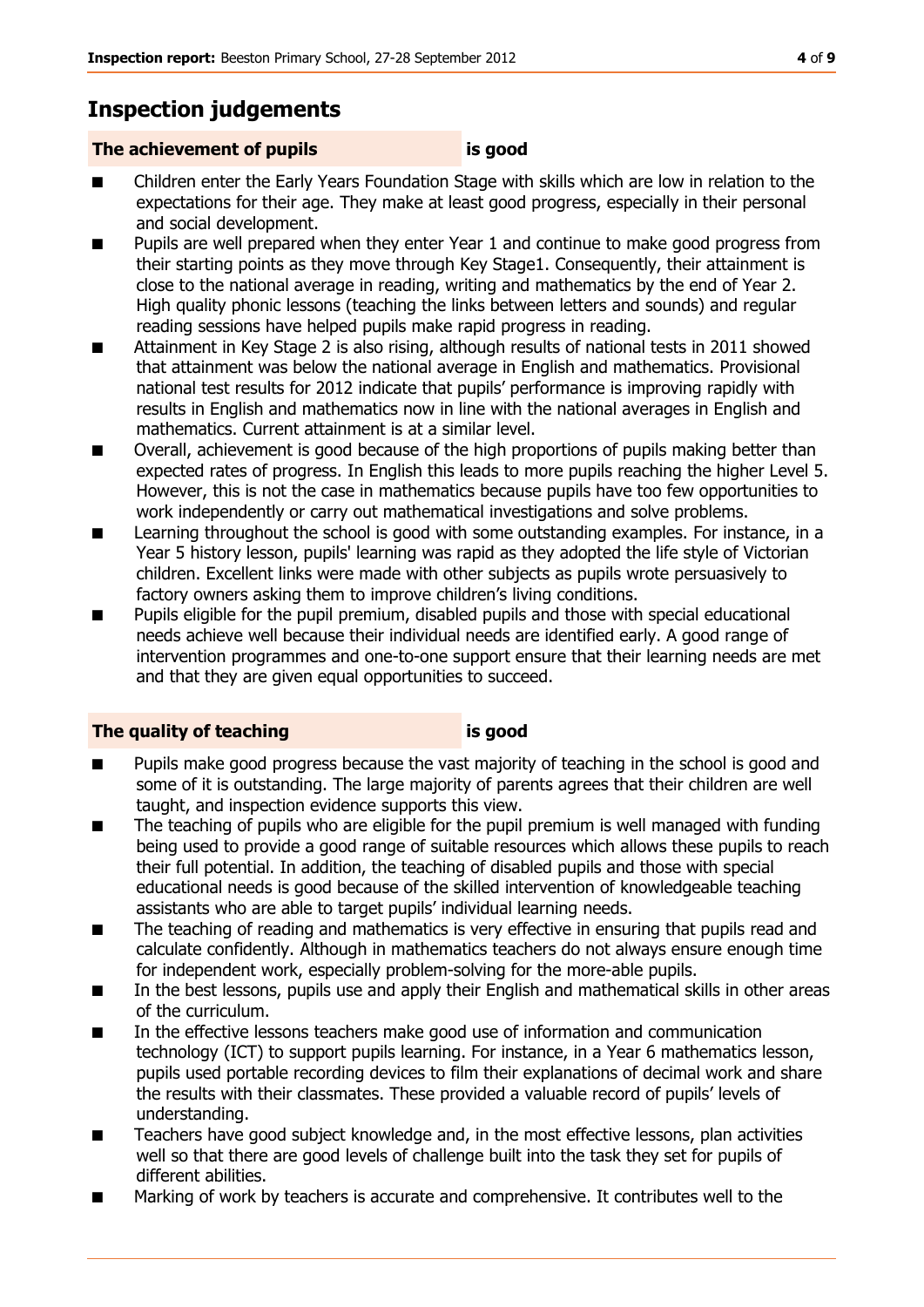improved systems for assessing pupils' progress that have been introduced in the school.

- There are a few remaining inconsistencies in teaching. Occasionally, the pace of learning slows, tasks set do not meet individual pupils' needs and time is not always used successfully to sustain interest. In some mathematics lessons, some of the work set is too easy for more-able pupils and they are not clear enough about their targets and what steps they need to take to improve. This results in fewer pupils reaching the higher levels in mathematics than in English.
- Teachers make an effective contribution to the good provision for pupils' spiritual, moral, social and cultural development. For example, in all lessons pupils are encouraged to work collaboratively, take turns and consider the impact of their actions on others.

#### **The behaviour and safety of pupils is good**

- Pupils are polite, well mannered and get on well with each other and with adults. They respond well to the expectations set for them by the staff, behave well and are keen to learn.
- Attendance rates are average and show an improvement since the last inspection.
- The strong emphasis in the Early Years Foundation Stage on developing good behaviour and positive attitudes to learning helps to ensure that all pupils, including the youngest children, understand how they can contribute to an orderly and harmonious community.
- Consistent application of the school's reward systems and rules makes a valuable contribution to the pupils' good behaviour. Pupils feel valued and proudly take on responsibilities such being school council members, playground buddies and librarians.
- A nurture group and a good range of other intervention strategies help to boost pupils' confidence and self-esteem.
- A small minority of parents raised concerns about behaviour in the school. Inspection findings conclude that pupils' behaviour is typically good in both classrooms and around the school. The school deals effectively with any unacceptable behaviour.
- Pupils understand the various forms of bullying that might take place, including bullying as a result of prejudice, but they told inspectors that they had no concerns about bullying in their school. 'If there is a problem we usually make friends easily and if we tell teachers they will always help to sort it out', is a typical response from pupils.
- Pupils say they feel safe in the school and parents agree. Pupils have a good awareness of safety issues and can explain what they need to do in an emergency. They learn about road safety and how to keep themselves safe when they use the Internet.

#### **The leadership and management is good**

- The school is very effectively led by the headteacher and deputy headteacher. They form an impressive team providing a clear vision and direction for the school, and strong leadership of teaching. Well supported by middle managers and governors, they have helped to ensure that the school has improved rapidly since the last inspection and is well prepared for the future.
- Performance management is rigorous and targeted at improving pupil progress, the quality of teaching and teachers' professional development. This has resulted in better teaching overall since the last inspection and identified some areas that need to be improved to eradicate any inconsistencies that still exist such as in the levels of challenge set for moreable pupils.
- Self-evaluation is accurate and clearly identifies the school's strengths and areas for improvement. Consequently, the school's actions, set out in the improvement plan, are carefully targeted, effective and improving performance. School leaders at all levels drive these improvements so they feel very much part of a team with their individual contributions valued.
- Senior leaders and staff work effectively to prevent discrimination and ensure that all pupils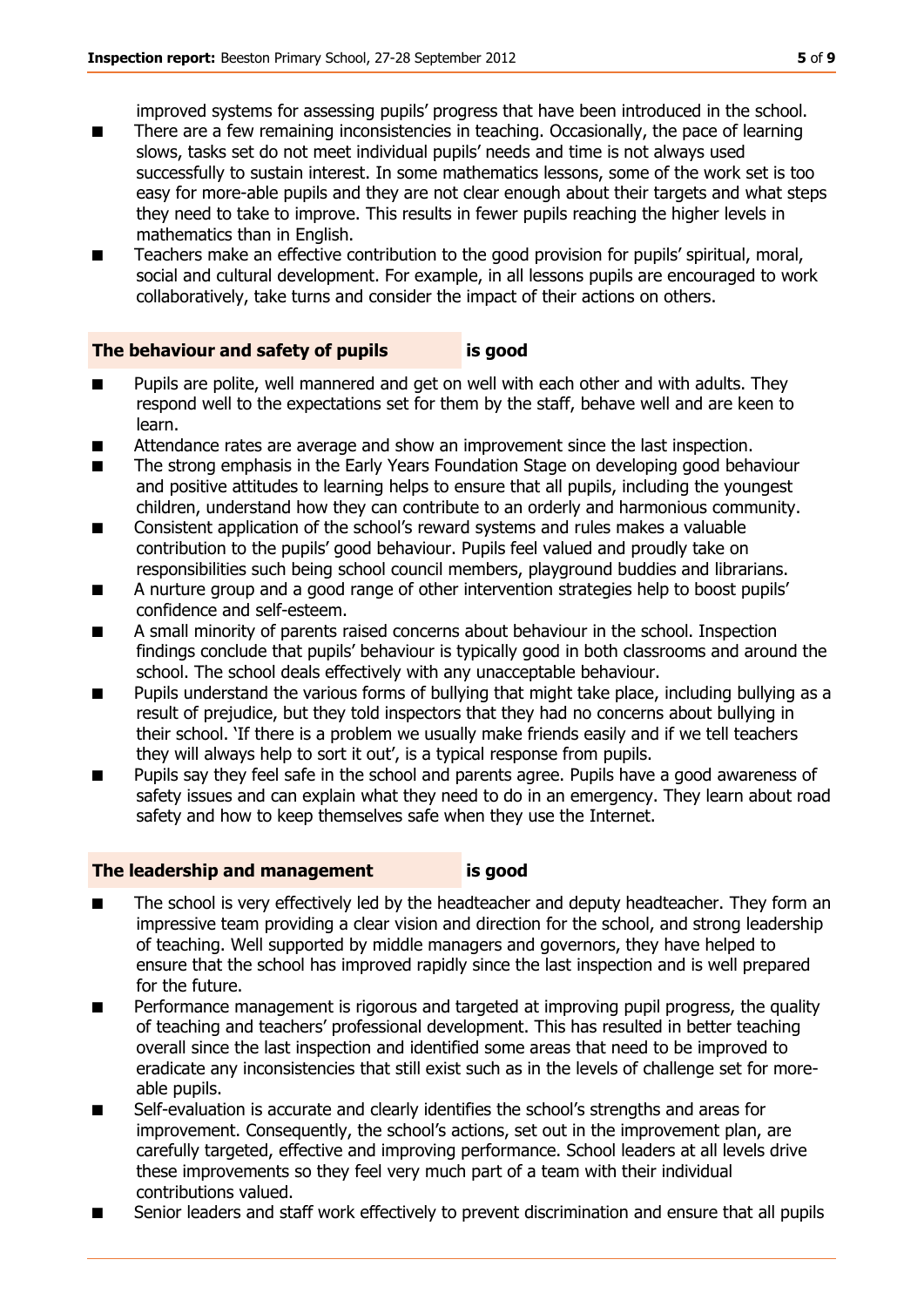have equal access to the full curriculum. Pupils' spiritual, moral, social and cultural development is promoted well. Pupils are provided with well considered opportunities to reflect on their work and apply what they have learned through exciting cross-curricular themes and topics.

- Tracking and monitoring systems are much better than when the school was last inspected and provide staff with very good levels information. Potential underachievement is picked up early and a good range of intervention strategies, including one-to-one sessions, is used to provide the necessary support. The impact of these interventions is carefully measured to ensure they are working successfully and that pupils' equality of opportunity is ensured.
- Good partnerships with the local cluster of schools ensure smooth transition at all stages of the pupils' education. Most parents agree that they are kept well informed about the work of the school through meetings, newsletters and the school's website. Inspection findings confirm these views.
- Safeguarding procedures meet statutory requirements and parents feel that the school keeps their children safe.
- The local authority has provided good levels of support that have contributed to the improvements in teaching and pupils' performance since the last inspection.

#### **The governance of the school:**

- has a good range of expertise that enables it to give school leaders the right level of challenge as well as support
- has a good understanding of the school's strengths and weaknesses and contributes effectively to the plans for improvement
- is fully involved in reviewing staff performance and ensuring the appropriate professional development is available for all staff
- knows the school well through regular visits and links made to individual classes.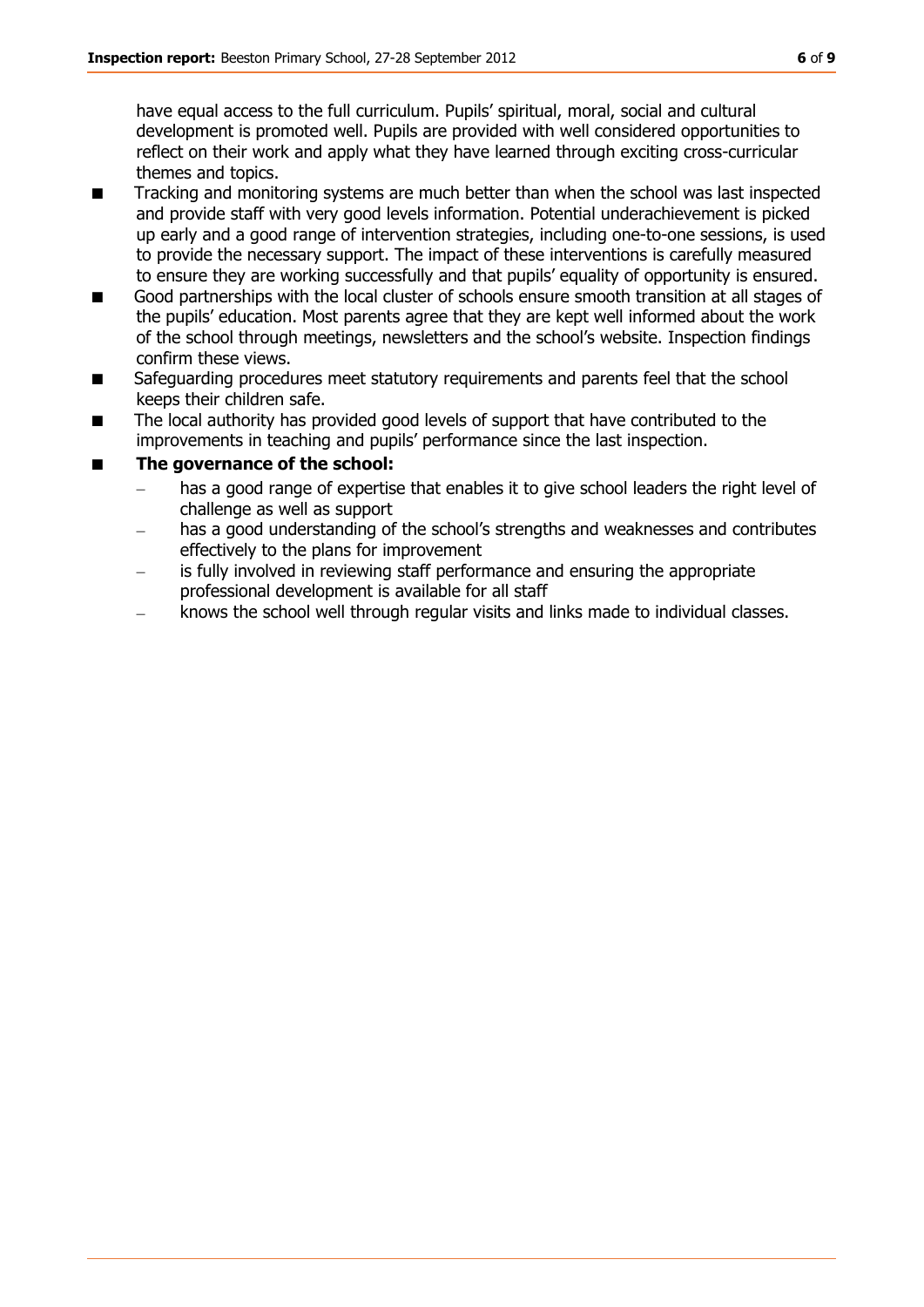# **What inspection judgements mean**

| <b>School</b> |                         |                                                                                                                                                                                                                                                                                                                                                                         |
|---------------|-------------------------|-------------------------------------------------------------------------------------------------------------------------------------------------------------------------------------------------------------------------------------------------------------------------------------------------------------------------------------------------------------------------|
| Grade         | <b>Judgement</b>        | <b>Description</b>                                                                                                                                                                                                                                                                                                                                                      |
| Grade 1       | Outstanding             | An outstanding school is highly effective in delivering outcomes<br>that provide exceptionally well for all its pupils' needs. This<br>ensures that pupils are very well equipped for the next stage of<br>their education, training or employment.                                                                                                                     |
| Grade 2       | Good                    | A good school is effective in delivering outcomes that provide<br>well for all its pupils' needs. Pupils are well prepared for the next<br>stage of their education, training or employment.                                                                                                                                                                            |
| Grade 3       | Requires<br>improvement | A school that requires improvement is not yet a good school, but<br>it is not inadequate. This school will receive a full inspection<br>within 24 months from the date of this inspection.                                                                                                                                                                              |
| Grade 4       | Inadequate              | A school that has serious weaknesses is inadequate overall and<br>requires significant improvement but leadership and management<br>are judged to be Grade 3 or better. This school will receive<br>regular monitoring by Ofsted inspectors.                                                                                                                            |
|               |                         | A school that requires special measures is one where the school<br>is failing to give its pupils an acceptable standard of education<br>and the school's leaders, managers or governors have not<br>demonstrated that they have the capacity to secure the<br>necessary improvement in the school. This school will receive<br>regular monitoring by Ofsted inspectors. |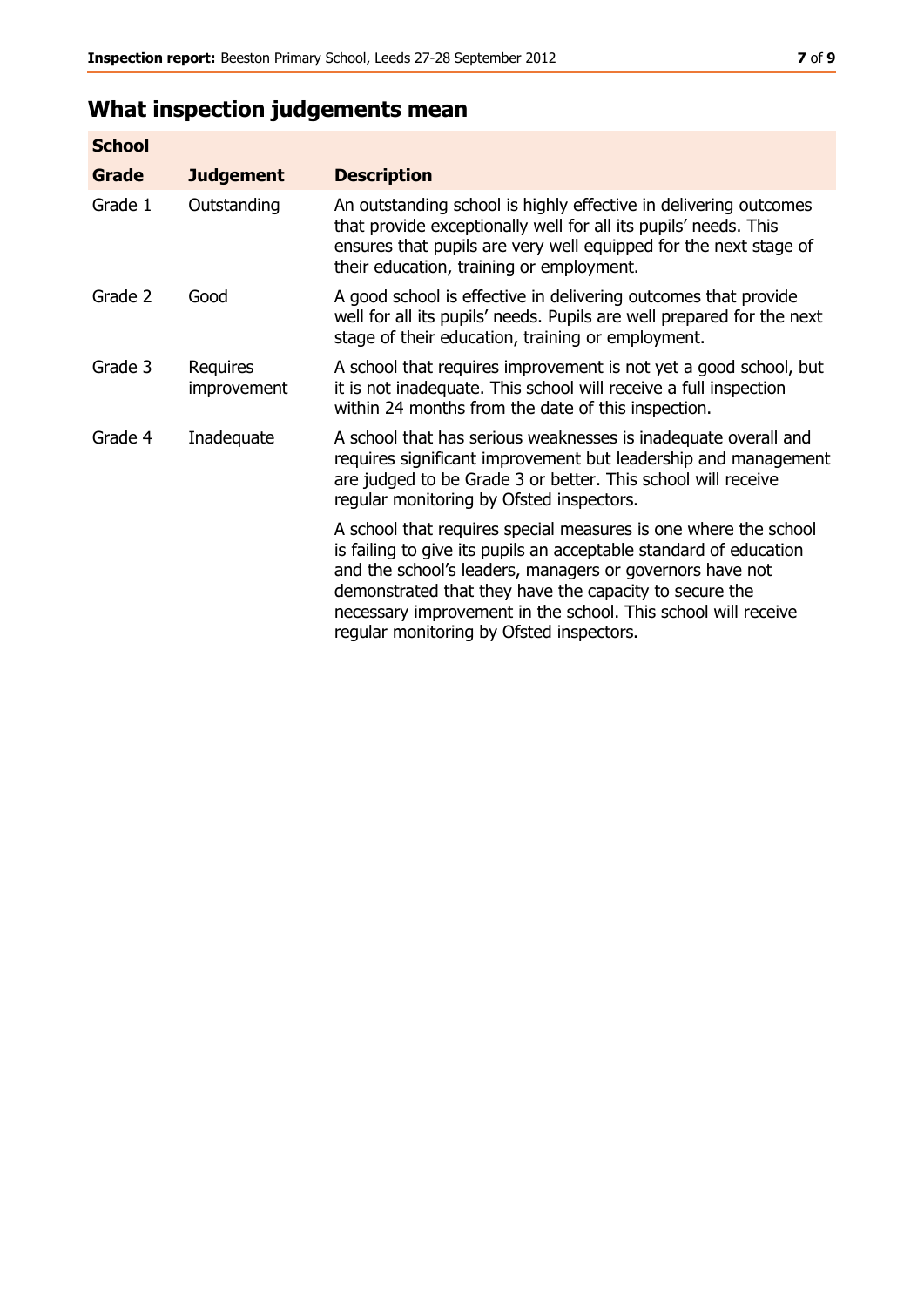## **School details**

| Unique reference number  | 107946 |
|--------------------------|--------|
| <b>Local authority</b>   | Leeds  |
| <b>Inspection number</b> | 405136 |

This inspection of the school was carried out under section 5 of the Education Act 2005.

| <b>Type of school</b>                      | Primary                |
|--------------------------------------------|------------------------|
| <b>School category</b>                     | Community              |
| <b>Age range of pupils</b>                 | $3 - 11$               |
| <b>Gender of pupils</b>                    | Mixed                  |
| <b>Number of pupils on the school roll</b> | 560                    |
| <b>Appropriate authority</b>               | The governing body     |
| <b>Chair</b>                               | Mr Steve Francis       |
| <b>Headteacher</b>                         | Mr Chris Lees          |
| Date of previous school inspection         | 3-4 November 2010      |
| <b>Telephone number</b>                    | 0113 271 6978          |
| <b>Fax number</b>                          | 0113 271 6978          |
| <b>Email address</b>                       | haneyv01@leedslearning |